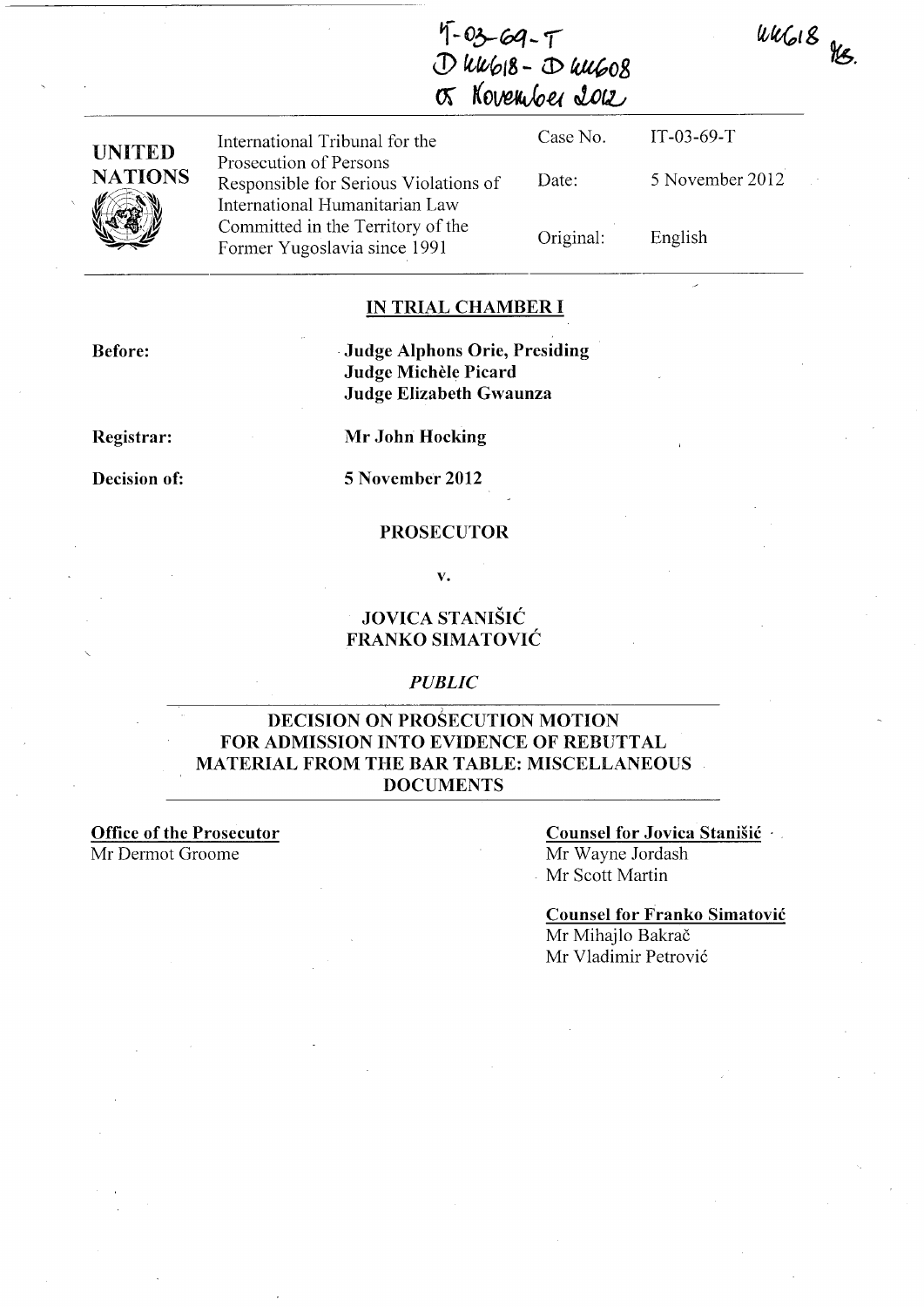## **I. PROCEDURAL HISTORY AND SUBMISSIONS OF THE PARTIES**

1. On 24 September, the Prosecution filed three motions requesting the admission of rebuttal material from the bar table.<sup>1</sup> In the present decision, the Chamber will only determine one of these motions, namely the Prosecution request for the admission of "miscellaneous documents"  $("Motion").<sup>2</sup>$ 

2. The Prosecution submits the material contained in the Motion ("Material") rebuts the "misleading impression" left by the Defence through the tendering of hundreds of documents from the bar table, most of which were placed out of context and formed part of a larger document, or a range of documents, which support different conclusions than those submitted by the Defence.<sup>3</sup> Highlighting different examples where it argues this was the case, the Prosecution submits that it should be permitted to present the Material in rebuttal.<sup>4</sup> The Prosecution further submits that some documents, which provide the necessary context to documents tendered by the Defence from the bar table, only came into its possession recently.<sup>5</sup>

3. On 3 October 2012, the Defence each requested the Chamber for an extension of time to respond to the Motion.<sup>6</sup> The Chamber granted this request by means of informal communication on 4 October 2012, and informed the parties accordingly. On 15 October 2012, the Simatović Defence filed its response to the Motion, arguing that it should be denied ("Simatović Response").<sup>7</sup> On the same day, the Stanisić Defence filed a response, also opposing the admission of any proposed document by the Prosecution in rebuttal ("Stanišić Response").<sup>8</sup> The Stanišić Defence did not provide comments to the individual documents listed in the Annexes to the Motion, but instead provided its arguments related to the documents in the text of its Response. In light of the number of documents tendered by the Prosecution, the Stanišić Defence sought leave to exceed the word limit. That request is hereby granted.

/'

Prosecution Motion for Admission of Rebuttal Evidence: Serbian DB Files, 24 September 2012; Prosecution Motion for Admission of Rebuttal Evidence: Mladic Notebooks, 24 September 2012; Prosecution Motion for Admission of Rebuttal Evidence: Miscellaneous Documents, 24 September 2012.

 $\overline{2}$ Prosecution Motion for Admission of Rebuttal Evidence: Miscellaneous Documents, filed with Confidential Annexes A-E, 24 September 2012.

 $\overline{\mathbf{3}}$ Motion, paras 1-6 , 22~30. See also Motion, Confidential Annexes A-E.

<sup>4</sup>  Ibid.

<sup>&</sup>lt;sup>5</sup><sup>(</sup> Motion, para. 11.

Urgent Stanisic Defence Request for Extension of Time to File Responses to the Prosecution's Three Rebuttal Motions,3 October 2012; Defence Request for Additional Time to Respond, 3 October 2012.

 $\overline{7}$ Simatovic Defence Response to Prosecution Rebuttal Motions, 15 October 2012, filed with Annexes 1-3 (Confidential).

 $\overline{8}$ Stanisic Defence Response to Prosecution Motion for Admission of Rebuttal Evidence Regarding Miscellaneous Documentary Evidence, 15 October 2012 (Confidential).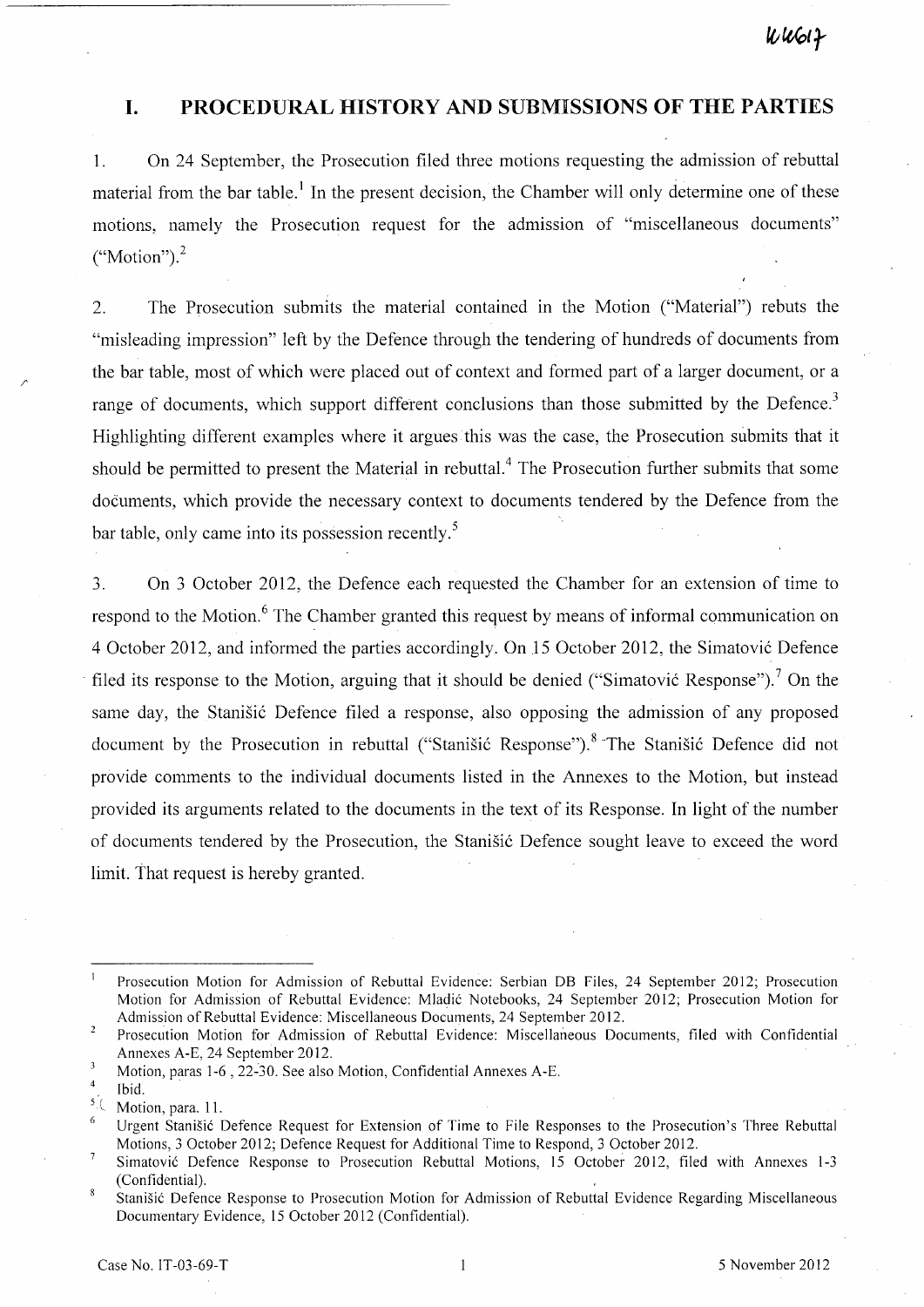## **11. APPLICABLE LAW**

4. The Chamber notes that two tests must be met in order to allow admission of rebuttal material from the bar table.

5. First, the Prosecution must satisfy the test for the admission of rebuttal evidence. The Chamber recalls and refers to the applicable law on the admission of rebuttal evidence as set out in its Decision of 20 September 2012.<sup>9</sup>

6. Second, the Prosecution must satisfy the test for the admission of evidence from the bar table. The Chamber recalls and refers to the applicable law on motions for admission of evidence from the bar table as set out in its Decision of 23 May 2012.<sup>10</sup>

7. The Appeals Chamber also held that where rebuttal evidence "could not have been brought as part of the Prosecution case-in-chief because it was not in the hands of the Prosecution at the time, this does not render it admissible as rebuttal evidence. The fact that evidence is newly obtained, if that evidence does not meet the standard for admission of rebuttal evidence, will not render it admissible as rebuttal evidence. It merely puts it into the category of fresh evidence, to which a different basis of admissibility applies".<sup>11</sup> In order for material to qualify as fresh evidence, it must be shown that (i) that was not in the possession of the Prosecution at the time of the conclusion of its case, and (ii) which by the exercise of all reasonable diligence could not have been obtained by the Prosecution during its case-in-chief.<sup>12</sup> In order for fresh evidence to be admitted, the Prosecution must also satisfy the test for admission of evidence from the bar table, to which reference has been made above.

## **In. DISCUSSION**

8. At the outset, the Chamber notes that both Defence, with the exception of only a few documents,<sup>13</sup> objects to the introduction of all documents tendered by the Prosecution in rebuttal for various reasons.

 $\overline{9}$ pecision on Prosecution Bar Table Motion for Admission of Rebuttal Evidence Regarding Witness JF-057, 20 September 2012.

<sup>&</sup>lt;sup>10</sup> First Decision on Stanišić Defence Bar Table Motion of 17 February 2012 ("First Bar Table Decision"), 23 May 2012, paras 9-10. '

<sup>&</sup>lt;sup>11</sup> *The Prosecutor v. Delalic et al.*, Case No. IT-96-21-A, Judgement, 20 February 2001, para. 276.

 $\frac{12}{13}$  Ibid, para. 283.

Neither the Stanišić Defence nor the Simatović Defence object to the admission from the bar table of documents bearing Rule 65 *ter* nos 06630, 1001313.1 and 0663l. The Stanisic Defence does not oppose the adniission of documents bearing Rule 65 *ter* nos 06625, 06626, and 06627. See supra, para. 1l.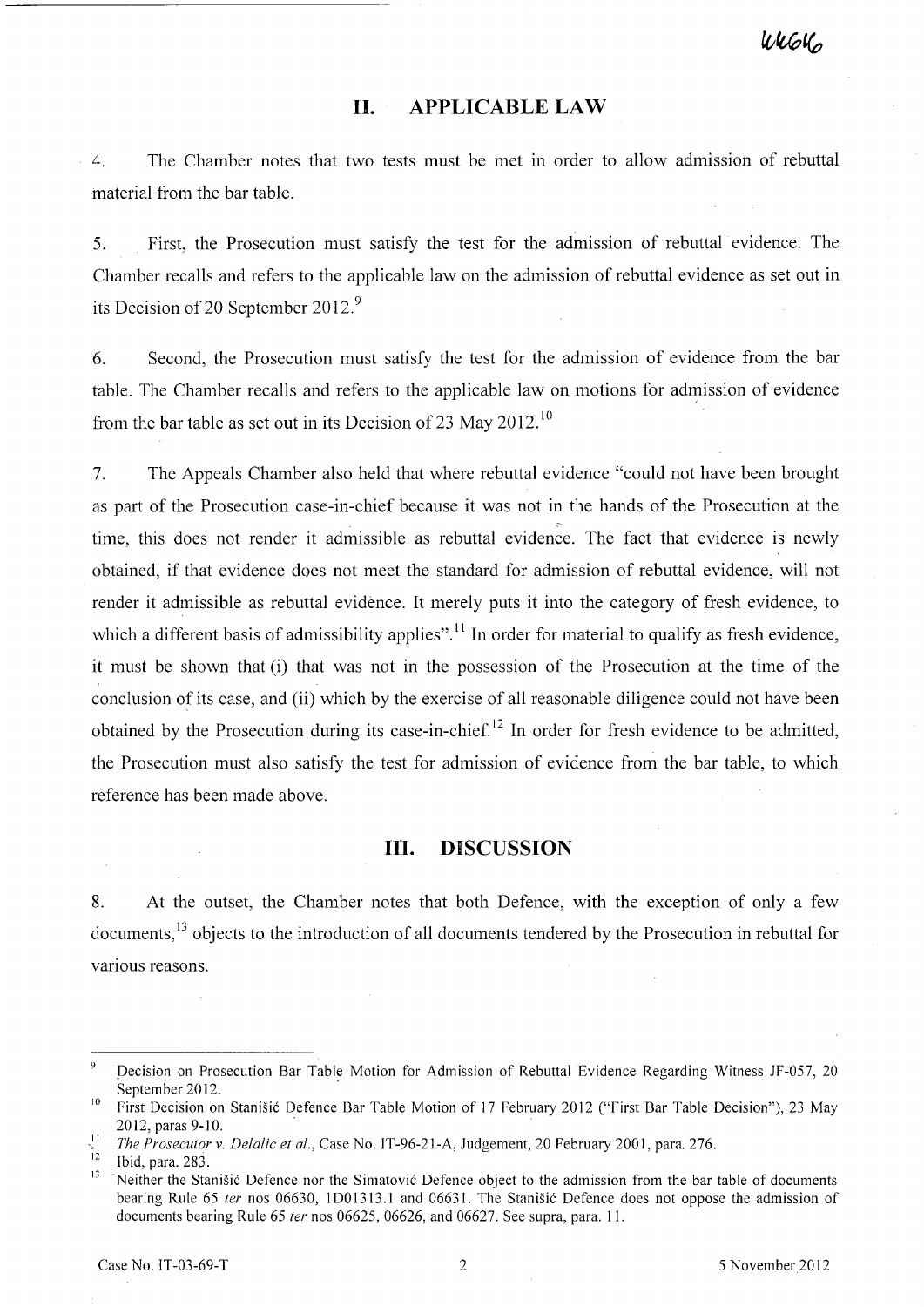9. With respect to the documents bearing Rule 65 *ter* numbers 1D01619, 04628, 1D01313.1, 06561, ID03098,06610, 06611,06612,06613,06614,06616,06615,06618,06617,06619,06620, 06621, 06622, 06628, 2D00697.2,<sup>14</sup> 06630, and 06631, the Chamber considers that the Prosecution has shown that the documents are highly probative and relate to a significant issue arising directly out of Defence evidence which could not have been reasonably anticipated. Some of these documents are extracts of Defence documents tendered during their respective cases, which the Prosecution submits were extracted in a way that they could provide a false picture of the larger document, or group of documents, to which they belong. Other extracts contain detailed information that very specifically relates to evidence tendered by the Defence during its case. The Chamber observes that in relation to some of the documents, the Prosecution has argued that they show the "real" motives of the Serbian DB when it decided, for example, to monitor the activities of certain "extremist" groups; the Prosecution submits that these motives were different than those presented by the Defence through its bar table motions submissions at the conclusion of the Defence case.<sup>15</sup> In response, the Defence has argued that the alleged link between the Accused and paramilitary or "extremist" groups is an issue that has been of general importance throughout the case, and that it could be reasonably foreseen that the Defence would lead evidence in relation to it.

10. The Chamber, however, disagrees with the Defence that the Prosecution could have reasonably foreseen during the presentation of its case-in-chief that the Defence would present a large number of documents that specifically relate to the monitoring of (persons belonging to) these groups, and anticipate the specific inferences the Defence would draw from these documents. The Chamber considers that the Prosecution could not have reasonably foreseen during the presentation of its case-in-chief that the Defence would present a large number of extracts from certain document collections (such as, for example, the DB annual reports), and anticipate the specific inferences the Defence would draw from these documents. The Prosecution also could not have reasonably foreseen the Defence submissions regarding negative inferences, in other words what the Defence would contend was relevant as a result of its absence from a particular document. The Chamber considers it reasonable that, in going through the collections of documents from which the Defence tendered a large number in order to show certain negative inferences, the Prosecution should be allowed to tender a limited amount of documents from these same collections to rebut the

<sup>&</sup>lt;sup>14</sup> With respect to document bearing Rule 65 *ter* no. 2D00697.2, the Simatović Defence argued this relates to Defence documents that were not admitted into evidence, see Simatovic Response, pp. 44389-44388. The Chamber notes that the documents listed by the Prosecution in its Motion were admitted as a result of a Defence request to have them admitted into evidence from the bar table.

<sup>&</sup>lt;sup>15</sup> The Chamber notes that the Defence enumerated these documents in its response. Stanišić Response, para. 14, fn. 6. See also Stanisic Response, paras 15-21, 31-40.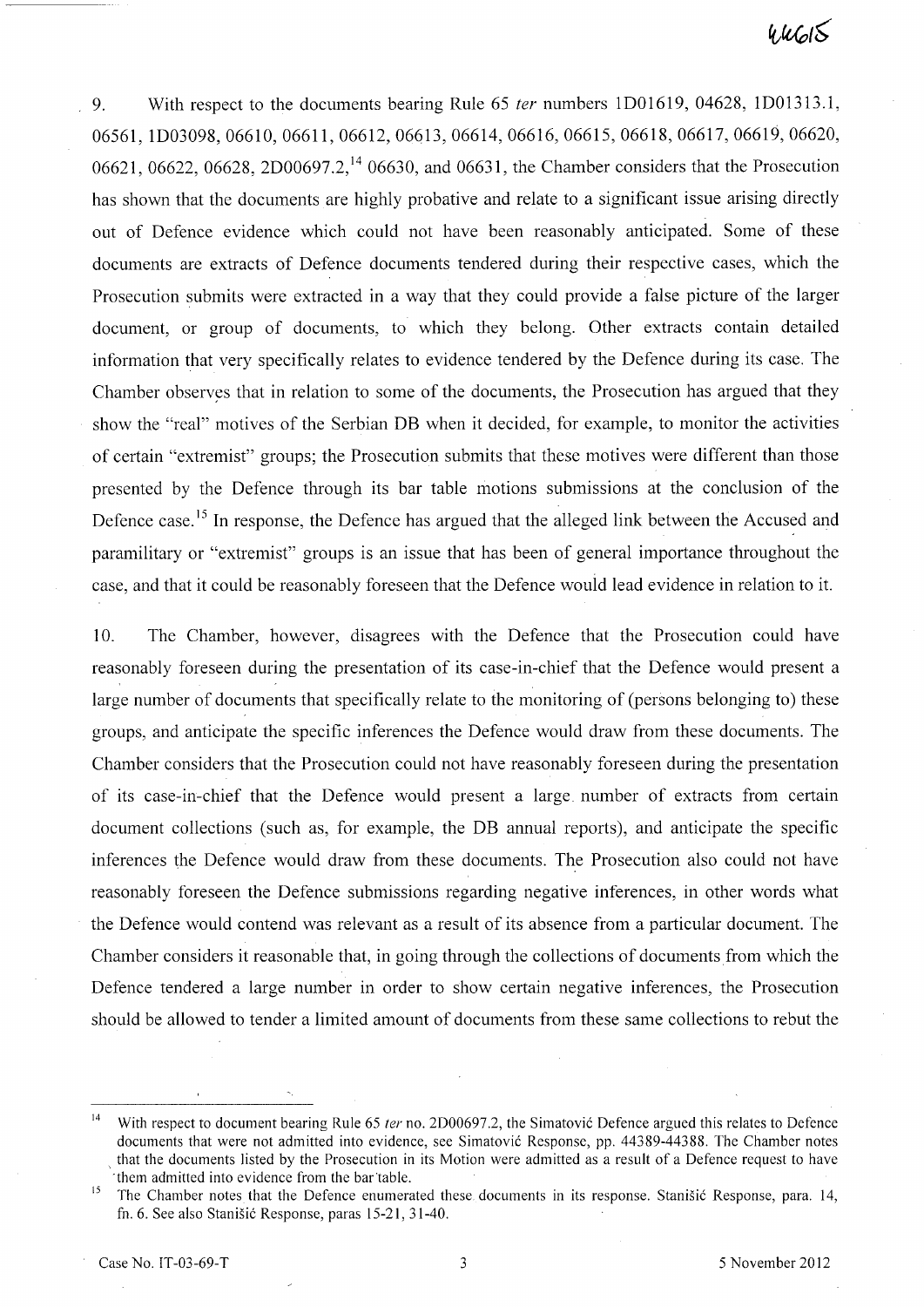inferences made, provided that the Prosecution directly and very specifically indicates which evidence, led by the Defence during its case, it intends to rebut.

11. With regard to documents bearing Rule 65 ter nos 06630 and 06631, the Chamber notes that neither the Stanišić Defence nor the Simatović Defence objects to their admission into evidence from the bar table.<sup>16</sup> With regard to documents bearing Rule 65 *ter* nos 06616 and 06618, the Chamber observes that they are relatively lengthy. While the Chamber has generally encouraged the parties to submit extracts of large documents where possible, it also considers that extracting the relevant pages from these two documents may not sufficiently contextualize them. Lastly, the Chamber has considered the observations by the Stanistic Defence that document bearing Rule 65 ter no. 1D01313.1 contains information that is also present, although not in the same words, in D279.<sup>17</sup> It does not, however, consider that this should bar its admission into evidence, particularly since the text of the document differs from the Defence document with which it shows overlap.

12. The Chamber further finds that the Prosecution has shown with sufficient specificity (i) the relevance and probative value of these documents and (ii) how they fit in the Prosecution case. For these reasons, the Chamber will allow the admission of documents into evidence of documents bearing Rule 65 *ter* nos 1D01619, 04628, 1D01313.1, 06561, 1D03098, 06610, 06611, 06612, 06613, 06614, 06616, 06615, 06618, 06617, 06619, 06620, 06621, 06622, 06628, 06630, and 06631. The Chamber further requests the Registry to attach the English translation of the document bearing Rule 65 ter no. 1 D01313.1, uploaded into eCourt as document bearing Rule 65 ter no. 06562, to the *B/C/S* original in eCourt.

13. The document bearing Rule 65 *ter* no. 2D00712 is an official note of the RDB regarding the meetings of Vojislav Seselj. The Chamber considers that 2D00712 is highly probative of a significant issue, namely the extent of the information available to the Accused in relation to activities under the purview of the third department of the SDB administration, which could not have, been reasonably anticipated. The Chamber further finds that the Prosecution has shown with sufficient specificity the relevance of these documents and how they fit in the Prosecution case.

14. On the other hand, regarding documents bearing Rule 65 ter nos 06568, 06625, 06626, 06627, 00567, 2D00695.2, 04934, and 06632, the Chamber finds there is merit in the Defence argument that the Prosecution has not shown how they relate to a significant issue arising directly

<sup>&</sup>lt;sup>16</sup> Stanišić Response, para. 30; Simatović Response, pp. 44414, 44412.<br><sup>17</sup> Stanišić Response, para. 7.

Stanišič Response, para. 7.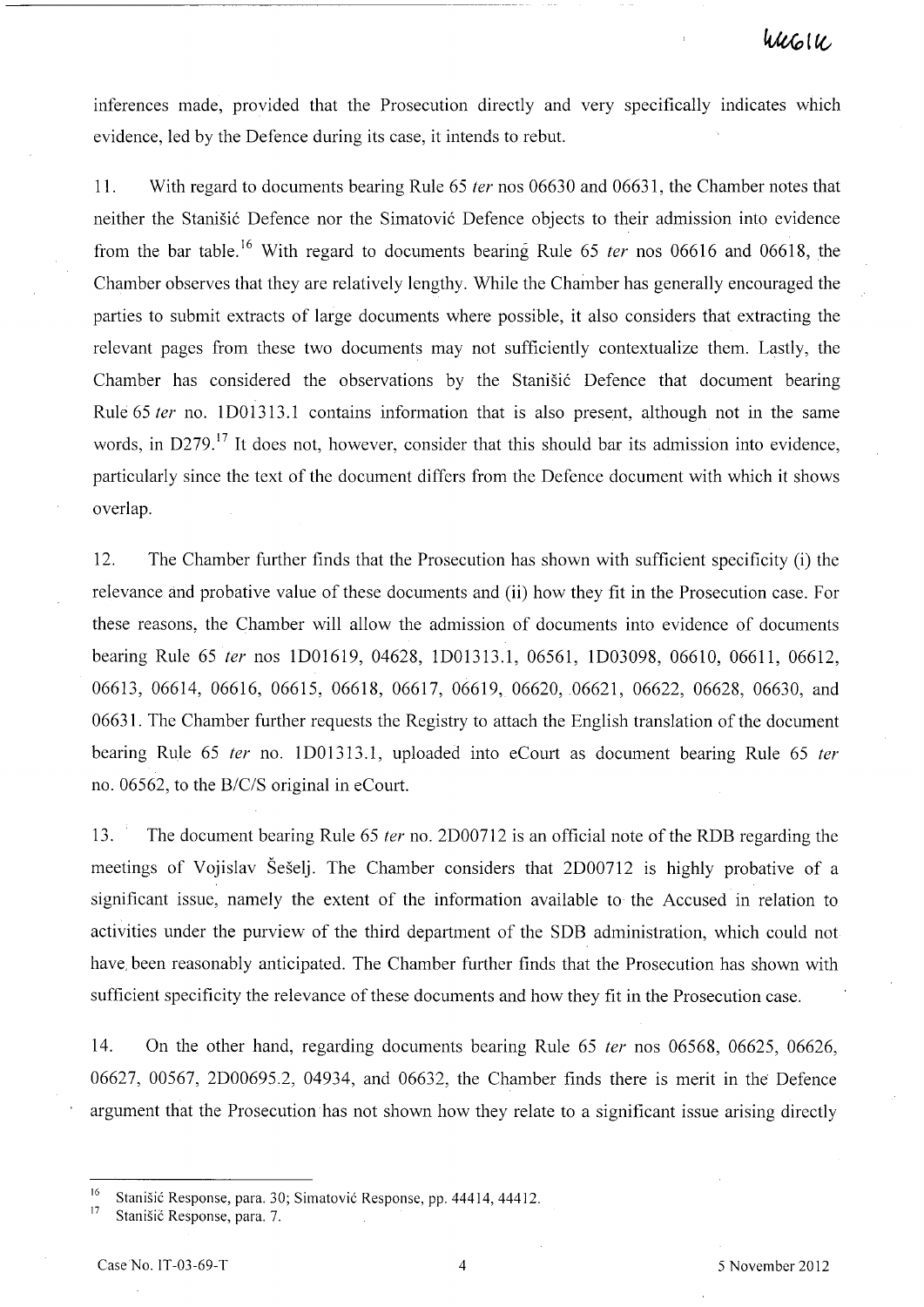out of Defence evidence which could not have been reasonably anticipated.<sup>18</sup> These documents each relate to issues that are of general importance to the Prosecution case, and which do not specifically rebut evidence led by the Defence case during their respective cases and/or relate to a significant issue in the case. With regard to documents bearing Rule 65 *ter* nos 06568 and 06626, the Chamber finds that, the Prosecution failed to sufficiently specify which portions of these voluminous documents are relevant to the Prosecution case. Therefore, and in accordance with its earlier practice in determining bar table motions, the Chamber will deny their admission into evidence from the bar table.

15. The Chamber observes that documents bearing Rule 65 fer nos ID01976, ID01593, IDOl786, ID01882, ID01883, ID01389, and ID01433 contain substantial redactions, and that umedacted versions have not been provided thus far. The Chamber has previously provided general guidance regarding the tendering of redacted documents.<sup>19</sup> As such, it is the duty of the tendering party to explain in its tendering motion (i) why it is submitting the redacted version and (ii) the nature and extent of the redactions, if known.<sup>20</sup> While the Prosecution indicated that it has received these materials from the Stanišić Defence, it has not indicated the nature and extent of the redactions, and what steps it has undertaken to obtain umedacted versions of these documents. The Chamber notes the Prosecution request to the Stanišić Defence to provide unredacted versions of these documents,<sup>21</sup> but also considers that it is not the duty of the Stanišić Defence to attempt to obtain these documents if they are not in its possession. For these reasons, the Chamber is not satisfied that these documents can be admitted in their current, redacted, form, and will deny their admission into evidence from the bar table.

16. With respect to documents bearing Rule 65 ter nos ID01406, ID01594, ID01595, 1D01427, 1D01797,<sup>22</sup> 1D01884, 1D01885, and 1D01572.1, the Chamber notes that the extent of the redactions is very limited, and no objections have been made by the parties in this respect. The Chamber recalls that in the past, it has admitted redacted documents where there have been no objections to the redactions.<sup>23</sup> The Chamber finds these redactions are not such that they impact

<sup>18</sup>Stanisic Response, paras 22-25 (65 *ter* 06568),43-47 (65 *ter* 04934),50 (65 *ter* 00567), and 51 (65 *ter* 2D00695.2). Simatovic Defence Response, Annexes 2-3. The Chamber notes that the Stanisic Defence does not oppose the tendering of documents bearing Rule 65 *ter* nos 06625, 06626 and 06627, but that the Simatovic Defence does. Stanisic Defence Response, para. 52; Simatovic Defence Response, pp. 44392-44390.

<sup>&</sup>lt;sup>19</sup>Fifth Decision on Stanisic Defence Bar Table Motion of 17 February 2012, 24 May 2012, para. 9.

<sup>&</sup>lt;sup>20</sup> Seventh Decision on Stanišić Defence Bar Table Motion, 6 June 2012, para. 23.<br><sup>21</sup> The Bresseutien requests to the Defence to provide unpededed versions a

<sup>21</sup> The Prosecution requests' to the Qefence to provide unredacted versions of documents are contained in the individual comments related to each document listed in Confidential Annexes A to E of the Motion.

<sup>&</sup>lt;sup>22</sup> The Chamber notes the Stanišić Defence objection to the submission of the Prosecution that document bearing Rule *65 ter* nos 1 DO 1'594, 1 DO 1595 and IDO 1797 rebut, *inter alia,* D 1344, and that the latter was not admitted into evidence. See Stanisic Response, para. 6. The Chamber also notes, however, that the Prosecution also argued these documents rebut Defence documents D1294, D1295, and D1296.

<sup>&</sup>lt;sup>23</sup> See for example the admission of D647, T. 18754-18755.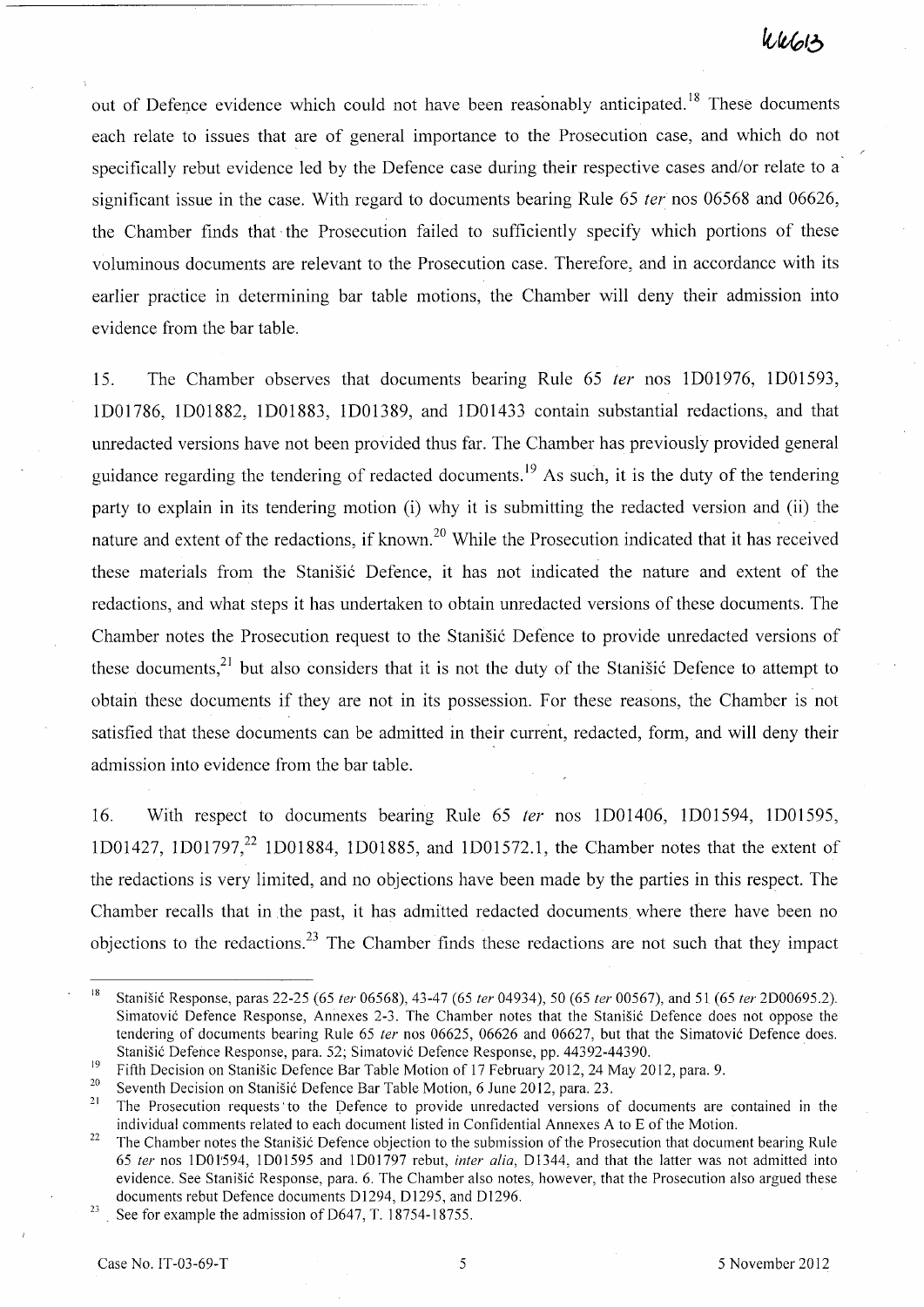upon the Chamber's ability to properly consider the probative value of the documents concerned. The Chamber has considered the observations made by the Stanisic Defence that documents bearing Rule 65 fer nos ID01406, ID01594, 01787, and ID01882, provide information that is already contained in other Defence documents that are in evidence, although not in the same words.<sup>24</sup> The Chamber considers that the Prosecution has shown that the documents are highly probative and relate to a significant issue arising directly out of Defence evidence which could not have been reasonably anticipated. The Chamber also finds that the Prosecution has shown with sufficient specificity the relevance of these two documents and how they fit in the Prosecution case. While the Chamber acknowledges that some of these documents contain overlap with ,Defence documents that are already in evidence, the Chamber does not consider this should bar their admission into evidence, particularly since the text of these documents differs from the Defence documents with which they show some overlap. For these reasons, the Chamber will allow admission into evidence of documents bearing Rule 65 fer nos ID01406, ID01594, ID01595, ID01427, ID01433, ID01797, ID01884, ID01885, and IDOI572.1.

17. With respect to document bearing Rule 65 fer no. IDOI566.1, the Chamber considers that the Prosecution has shown that it is highly probative and relates to a significant issue arising directly out of Defence evidence which could not have been reasonably anticipated. The Chamber also finds that the Prosecution has shown with sufficient specificity the relevance of this document and how it fits in the Prosecution case. The Chamber notes that while the full original *B/C/S* version of this document is uploaded in eCourt, the English translation attached in eCourt is of the redacted *B/C/S* original, 1D01566.<sup>25</sup> Having analysed the nature and extent of the redactions contained in 1 D01566, the Chamber has found that these do not oppose the admission of the unredacted original. The Chamber will therefore admit the document bearing Rule 65 ter no. 1D01566.1 into evidence, and instructs the Prosecution to attach an English translation of this document into eCourt within two weeks of the date of issue of this decision.

18. With respect to document bearing Rule 65 fer no. ID03411, the Chamber notes that the original *B/C/S* version of this document is in fact comprised of 4 separate documents. The . Prosecution seeks to rely on only one of those documents, the English translation of which has been uploaded into eCourt. Translations of the three remaining documents have not been so uploaded. The Chamber considers that the Prosecution has shown that the document is highly probative and relates to a significant issue arising directly out of Defence evidence, which could not have been

<sup>&</sup>lt;sup>24</sup> Stanišić Response, paras 8-13.

The Chamber notes the submission by the Stanisić Defence that document bearing Rule 65 ter no. 06564 is not a translation of 1D01566.1, Stanišić Response, para. 29, referring to the Prosecution's comment in relation to this document in Annex A to the Motion.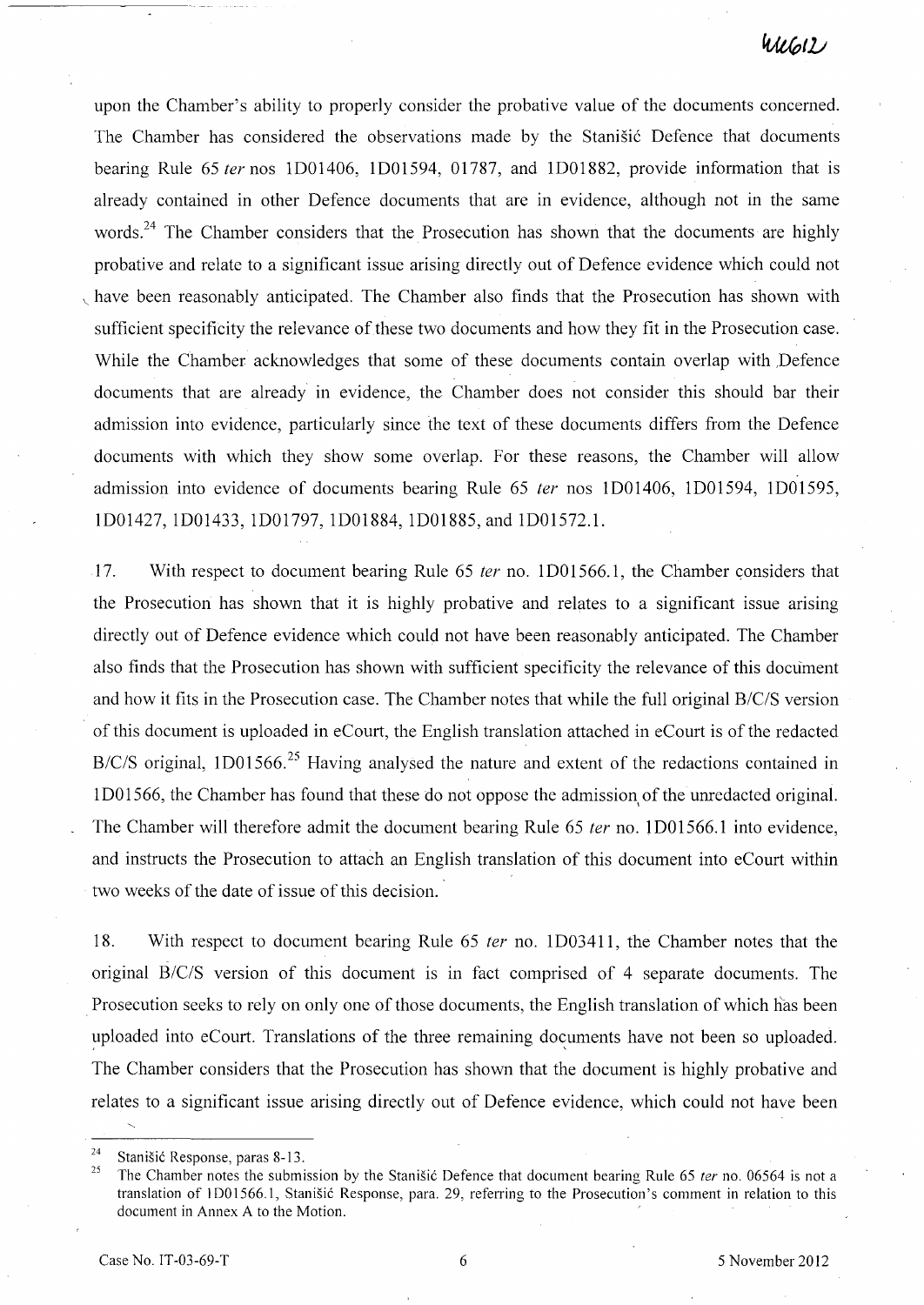reasonably anticipated. The Chamber also finds that the Prosecution has shown with sufficient specificity the relevance of this document and how it fits in the Prosecution case. The Chamber will therefore admit it into evidence. The Chamber further instructs the Prosecution to remove the three remaining documents upon which it does not seek to rely from eCourt.

19. With respect to document bearing Rule 65 *ter* no. 06565, the Chamber notes that this is a 65-page document of which the Prosecution only specified relevance in relation to four pages. The Prosecution only provided a very general reference to the tendering of SDC minutes by the Defence and failed to indicate which portions of this voluminous document rebut specific Defence evidence Furthermore, the Prosecution contends that the document "may very well refer to Stanišić or the RDB indirectly".<sup>26</sup> The Chamber does not consider that, on the basis of this possible indirect reference, that the Prosecution has adequately shown the probative value of the document. For these reasons, the Chamber will deny its admission into evidence.

20. With respect to the documents bearing ID02278 and 2D00446.2, the Chamber notes that the Prosecution has not specifically indicated which Defence documents these materials rebut, but rather, has argued that these documents relate to the alleged relationship between the Serbian DB and Captain Dragan, as well as the extensive monitoring by the former of the latter.<sup>27</sup> The Chamber finds the Prosecution references sufficiently clear and recalls the evidence given by, *inter alia,*  Defence witness Dejan Lučić, and the large number of documents tendered by the Defence through this witness which all relate to the monitoring by the Serbian DB of Captain Dragan.

21. The Chamber further notes the Prosecution's submission that these documents were not in the possession of the Prosecution at the time of the conclusion of its case. The Prosecution discovered these documents when they were uploaded into eCourt by the Defence, and notes that they were not on any Defence Rule ,65 *ter* exhibit list. No request for assistance accompanied these documents, and the Stanišić Defence did not provide information on how they were obtained. The Chamber is satisfied that these two documents could not have reasonably been obtained by the Prosecution during its case-in-chief. Consequently, the Chamber is satisfied that these documents constitute fresh evidence. While, in tendering fresh evidence, the Prosecution need not fulfil the criteria that apply to rebuttal evidence, the Chamber nonetheless considers that the Prosecution has shown that these documents are highly probative and relate to a significant issue arising directly out of Defence evidence which could not have been reasonably anticipated, specifically in relation to the body of evidence led by the Defence regarding the monitoring of Captain Dragan by the Serbian

<sup>&</sup>lt;sup>26</sup> Motion, Confidential Annex A, p. 17.

Prosecution Motion, Confidential Annex E.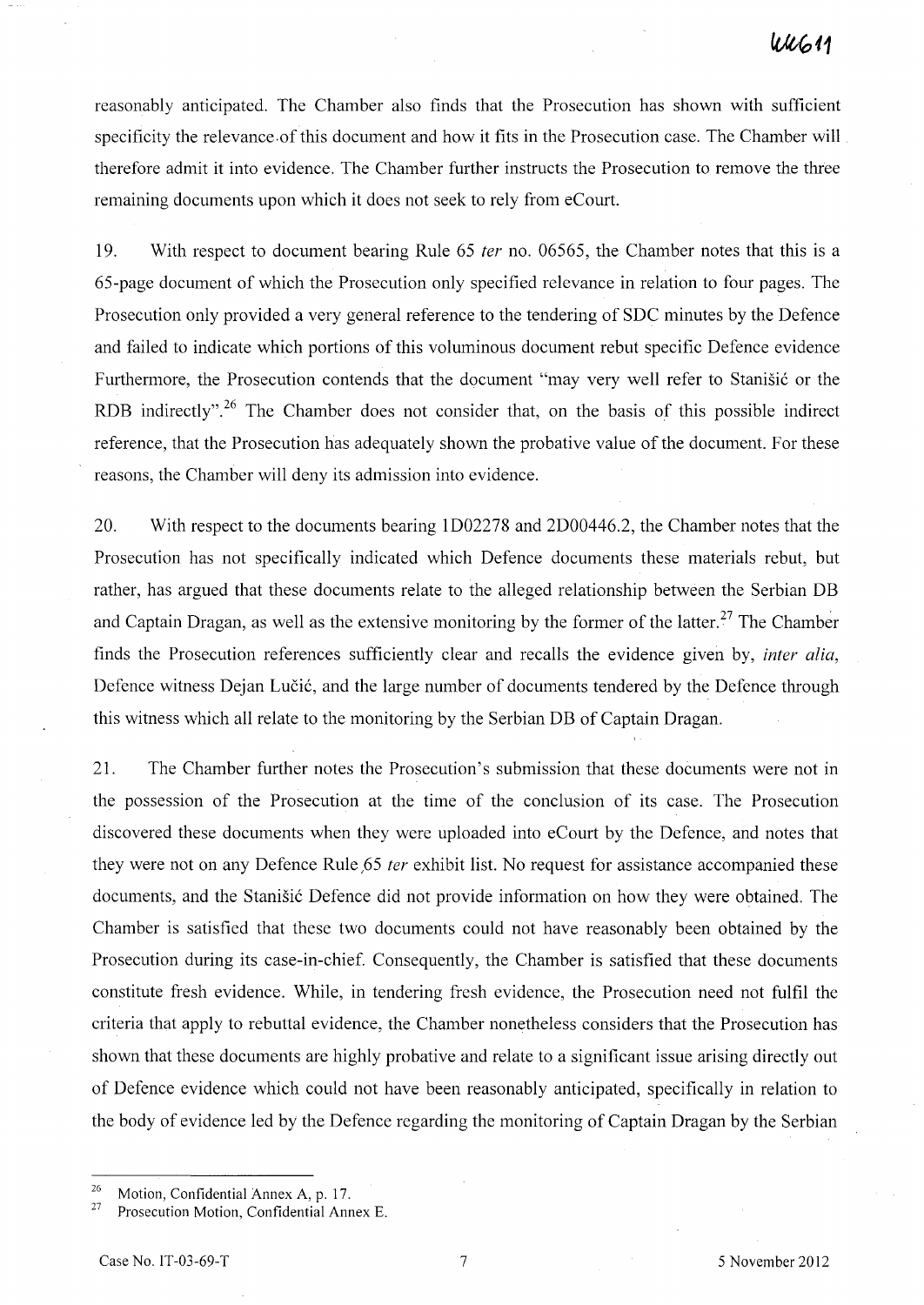# $4460$

DB. Finally, the Chamber finds that the Prosecution has shown with sufficient specificity the relevance of these two documents and how they fit in the Prosecution case. Accordingly, the Chamber will admit documents bearing Rule 65 fer nos ID02278 and 2D00446.2 as rebuttal evidence from the bar table. The Chamber requests the Registry to attach the English translation of 2D00446.2, uploaded into eCourt as document bearing Rule 65 ter no. 06633, to the *B/C/S* original in eCourt.

22. The Chamber notes the objection by the Stanistic Defence to the listing of the document bearing Rule 65 *ter* no. 1D01788 as a document for admission into evidence from the bar table by the Prosecution.<sup>28</sup> The Chamber further notes that this document indeed appears in a comment related to document bearing Rule 65 ter no. 1D01593,<sup>29</sup> but also observes that the Prosecution did not specifically list this document as one for which it seeks its admission into evidence. The Chamber has therefore not considered a request for admission into evidence of document bearing Rule 65 fer no. 1D01788.

23. Lastly, the Chamber observes that document bearing Rule 65 ter no. 06623 has been admitted as D01161, which the Stanišić Defence also pointed out in its response.<sup>30</sup> 2D00740 is a reproduction, as contained in a book, of an excerpt from an RDB agent's report, the original of which has already been admitted as D206. Accordingly, the Chamber considers that the request for admission into evidence of these documents is moot.

24. This Decision concludes the Chamber's decisions on the Prosecution Motions requesting admission of rebuttal material. The Chamber considers that, for the purposes of Rule 85 (iii) of the Rules, the Prosecution rebuttal case is hereby closed.

## **IV. DISPOSITION**

25. For the foregoing reasons, pursuant to Rules 85 and 89 (C) of the Tribunal's Rules of Procedure and Evidence, the Chamber **GRANTS** the Motion **IN PART,** and

1. **GRANTS** the Stanisic Defence request to exceed the word limit for its Response;

ii. **ADMITS** into evidence documents bearing Rule 65 ter nos 1D01619 (under seal), 04628 (under seal), 1D01313.1, 06561 (under seal), 1D03098 (under seal), 06610, 06611 (under seal), 06612 (under seal), 06613 (under seal), 06614 (under seal),

<sup>&</sup>lt;sup>28</sup> Stanišić Response, para. 6.<br><sup>29</sup> Matian Gangdantial Arms

<sup>&</sup>lt;sup>29</sup> Motion, Confidential Annex A, p. 6.<br><sup>30</sup> C. W. R

Stanišić Response, paras 48-49.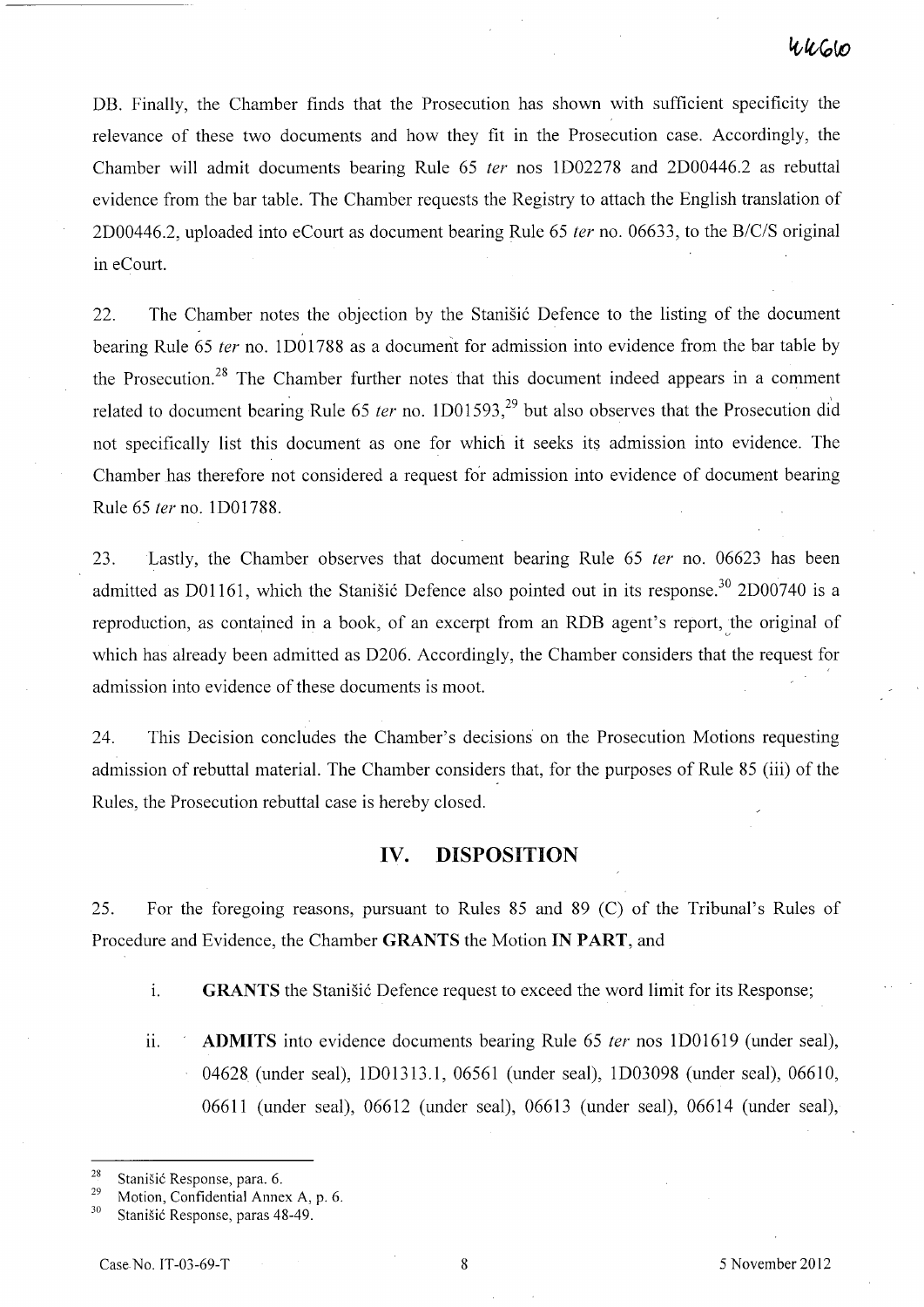# 44609

06616 (under seal), 06615 (under seal), 06618 (under seal), 06617 (under seal), 06619 (under seal), 06620 (under seal), 06621 (under seal), 06622 (under seal), 06628, 06630, 06631, 2D00697.2,2D00712, ID01406, ID01594, 1D01595, ID01427, ID01797, ID01884, 1D01885, JD03411, 1DOI572.1, ID02278. and 2D00446.2;

- iii. **INSTRUCTS** the Prosecution, in accordance with paragraph 15 of this Decision, to upload into eCourt document bearing Rule 65 *ter* no. 1D01566.1 within two weeks of the issue of this Decision, and to advise the Registry and the parties once it has been uploaded;
- iv. **ADMITS** into evidence document bearing Rule 65 *ter* no. 1D01566.1, once the correct English translation of this document has been uploaded and attached in eCourt;
- v. **INSTRUCTS** the Prosecution, in accordance with paragraph 18 of this Decision, to upload into eCourt document bearing Rule 65 *ter* no. ID03411 within two weeks of the issue of this Decision, and to advise the Registry and the parties once it has been ,uploaded;
- vi. **ADMITS** into evidence document bearing Rule 65 *ter* no. 1 D03411, once the new *B/C/S* version and corresponding English translation of this document have been . uploaded and attached in eCourt;
- vii. **DENIES** admission into evidence of documents bearing Rule 65 *ter* nos 06568, 06625, 06626, 06627, 00567, 2D00695.2, 04934, 06632, ID1976, ID01593, ID01786, 1D01882, 1D01883, ID01389, 06565,and ID01433;
- viii. **DECLARES** the Motion **MOOT** in relation to document bearing Rule 65 *ter* nos 06623 and 2D00740;
- ix. **REQUESTS** the Registry to attach the English translation currently uploaded as document bearing Rule 65 *ter* no. 06562 to the document bearing Rule 65 *ter* no. 1D01313.1 ;
- X. **REQUESTS** the Registry to attach the English translation currently uploaded as document bearing Rule 65 *ter* no. 06533 to the document bearing Rule 65 *ter*  no. 2D00446.2;